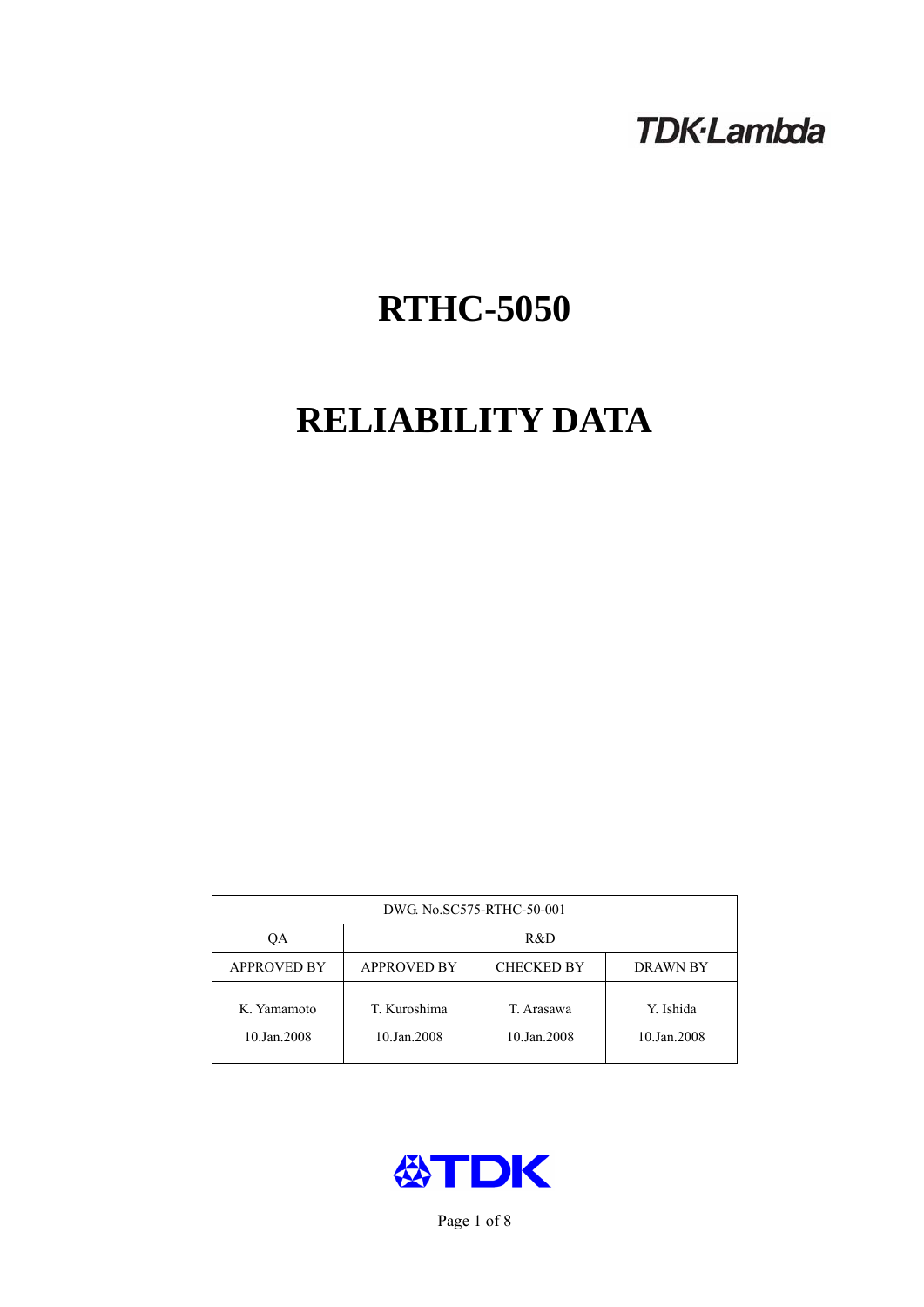#### **RTHC-5050**

## **I N D E X**

|                                     | Page   |
|-------------------------------------|--------|
| 1. Calculated Values of MTBF        | Page-3 |
| 2. Vibration Test                   | Page-4 |
| 3. Heat Cycle Test                  | Page-5 |
| 4. Humidity Test                    | Page-6 |
| 5. High Temperature Resistance Test | Page-7 |
| 6. Low Temperature Storage Test     | Page-8 |

The following data are typical values. As all units have nearly the same characteristics, the data to be considered as ability values.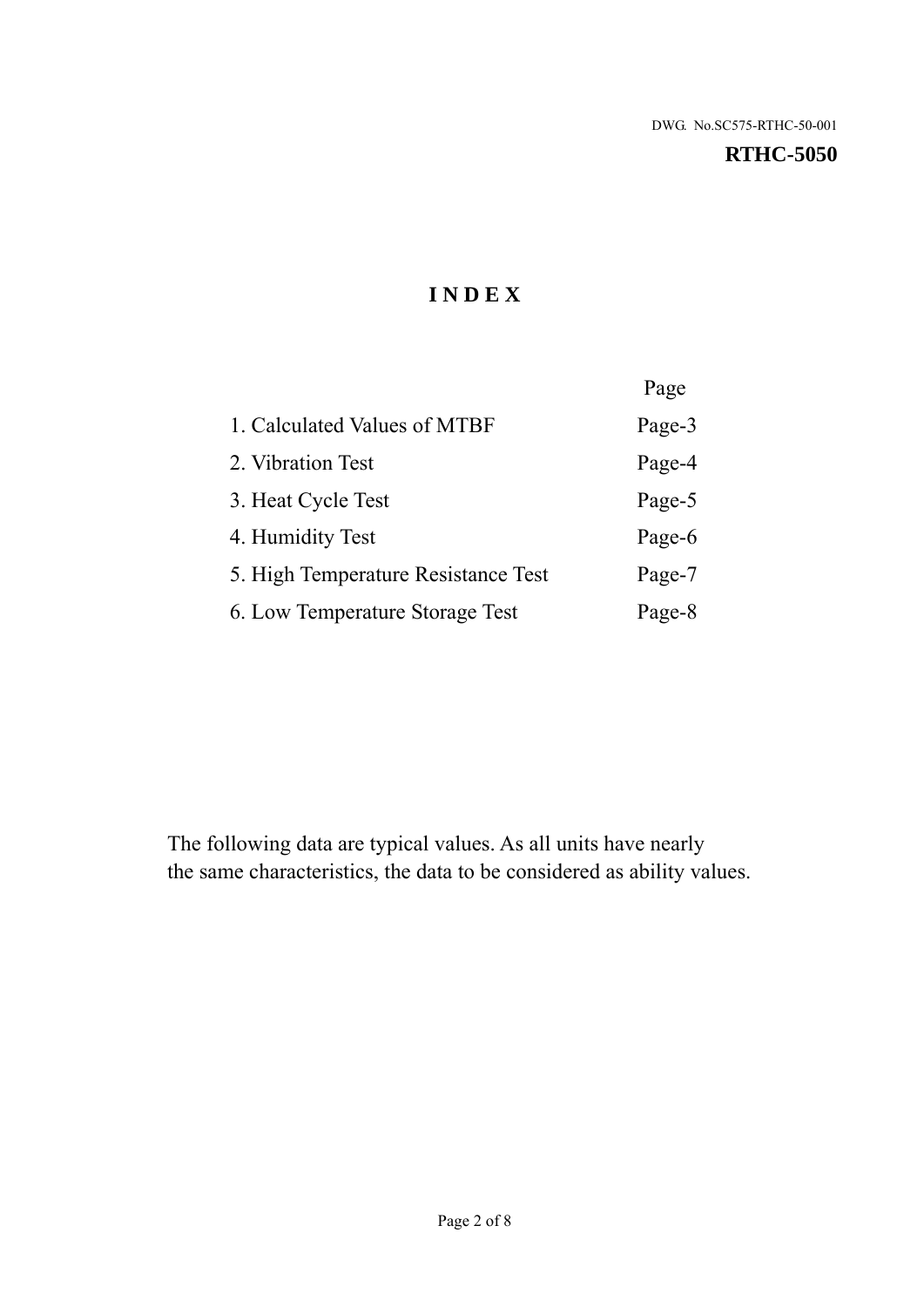#### **RTHC-5050**

1. Calculated values of MTBF

MODEL : RTHC-5050

(1) Calculating Method

 Calculated based on parts stress reliability projection of MIL-HDBK-217F NOTICE2.

Individual failure rates  $\lambda$  G is given to each part and MTBF is calculated by the count of each part.

$$
MTBF = \frac{1}{\lambda_{\text{equip}}} = \frac{1}{\sum_{i=1}^{n} N_i (\lambda_G \pi_Q)_i} \times 10^6 \text{ (hours)}
$$

| $\lambda$ equip | : Total equipment failure rate (Failure $/ 10^6$ Hours)                   |
|-----------------|---------------------------------------------------------------------------|
| $\lambda$ G     | : Generic failure rate for the $\hbar$ generic part                       |
|                 | (Failure/ $10^6$ Hours)                                                   |
| Ni              | : Quantity of <i>i</i> th generic part                                    |
| N               | : Number of different generic part categories                             |
| $\pi$ Q         | : Generic quality factor for the <i>i</i> th generic part ( $\pi Q = 1$ ) |

- (2) MTBF Values
	- GF : Ground, Fixed

 $MTBF = 1,998,242$  (Hours)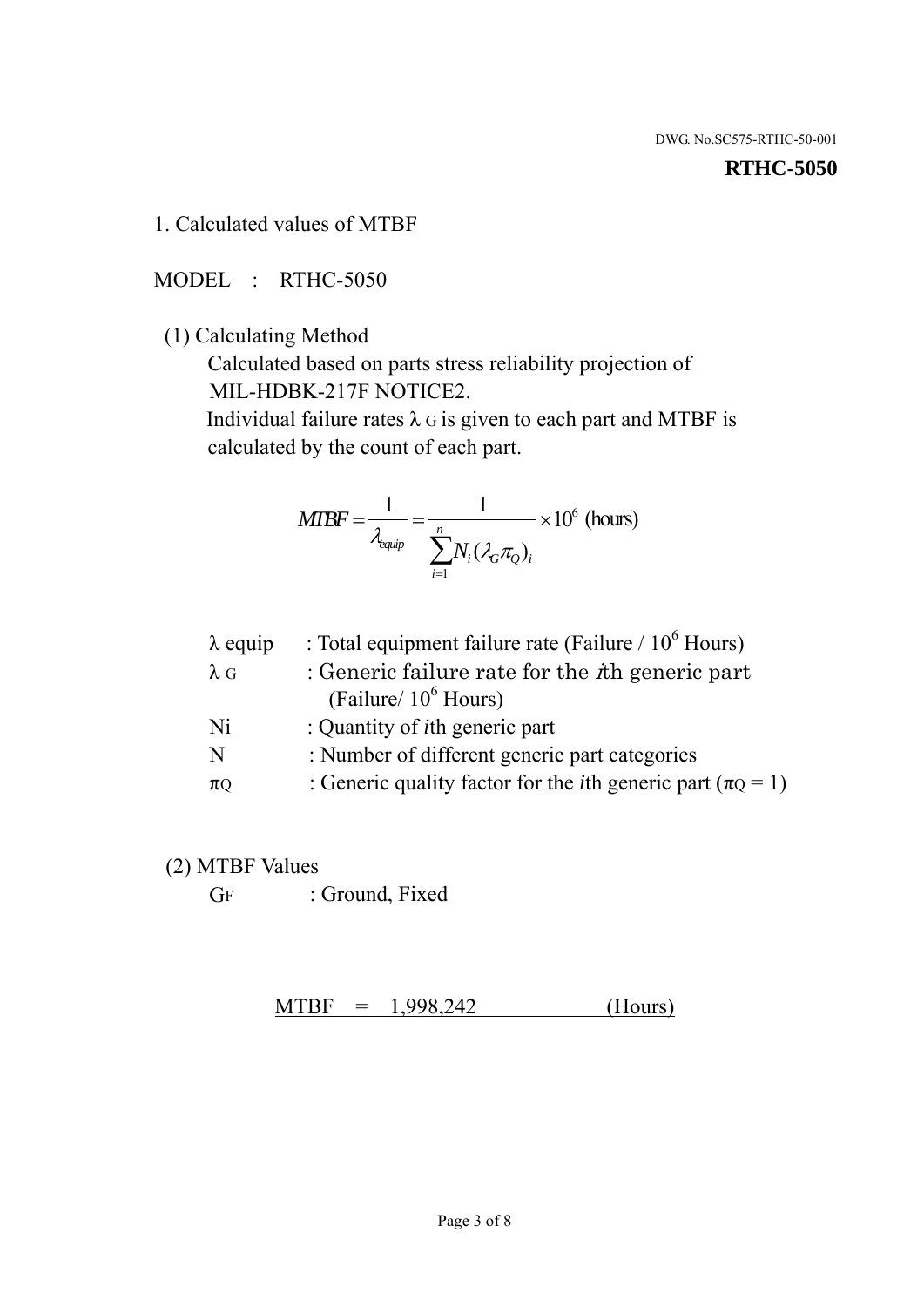#### **RTHC-5050**

2. Vibration Test

## MODEL : RTHC-5050 (Representation Product : RTHN-5150)

- (1) Vibration Test Class Frequency Variable Endurance Test
- (2) Equipment Used Controller VS-1000-6, Vibrator 905-FN ( IMV CORP.)
- (3) The Number of D.U.T. (Device Under Test) 2 units
- (4) Test Condition
	- · Frequency : 10~55Hz
	- · Amplitude : 0.7mm, Sweep for 1 min.
	- · Dimension and times : X, Y and Z directions for 0.5 hours each.

## (5) Test Method

Fix the D.U.T. on the fitting-stage

## (6) Test Results

PASS

#### Typical Sample Data

| Check item                         | Spec.                           |                   | <b>Before Test</b>  | After Test          |
|------------------------------------|---------------------------------|-------------------|---------------------|---------------------|
|                                    | Differential Mode: 25dBmin.     | $0.2$ MHz         | 75.15               | 75.10               |
|                                    |                                 | 30 MHz            | 56.05               | 56.05               |
| Attenuation (dB)                   |                                 | $0.1$ MHz         | 32.80               | 32.80               |
|                                    | Common Mode: 25dBmin.           | 10 MHz            | 38.70               | 38.20               |
| Leakage Current (mA)               | 5mA max.(500V, 60Hz)            | Line1             | 2.68                | 2.67                |
|                                    |                                 | Line <sub>2</sub> | 2.68                | 2.67                |
|                                    |                                 | Line3             | 2.69                | 2.68                |
| DC Resistance $(m\Omega)$          | 6m $\Omega$ max.                |                   | 2.54                | 2.54                |
| <b>Test Voltage</b>                | $L-L: 2192Vdc$ 60s.             |                   | OK                  | OK                  |
|                                    | $L-E$ : 2500Vac 60s.            |                   |                     |                     |
| Isolation Resistance ( $M\Omega$ ) | $100M \Omega$ min. (500Vdc 60s) |                   | $1.0 \times 10^{7}$ | $1.0 \times 10^{7}$ |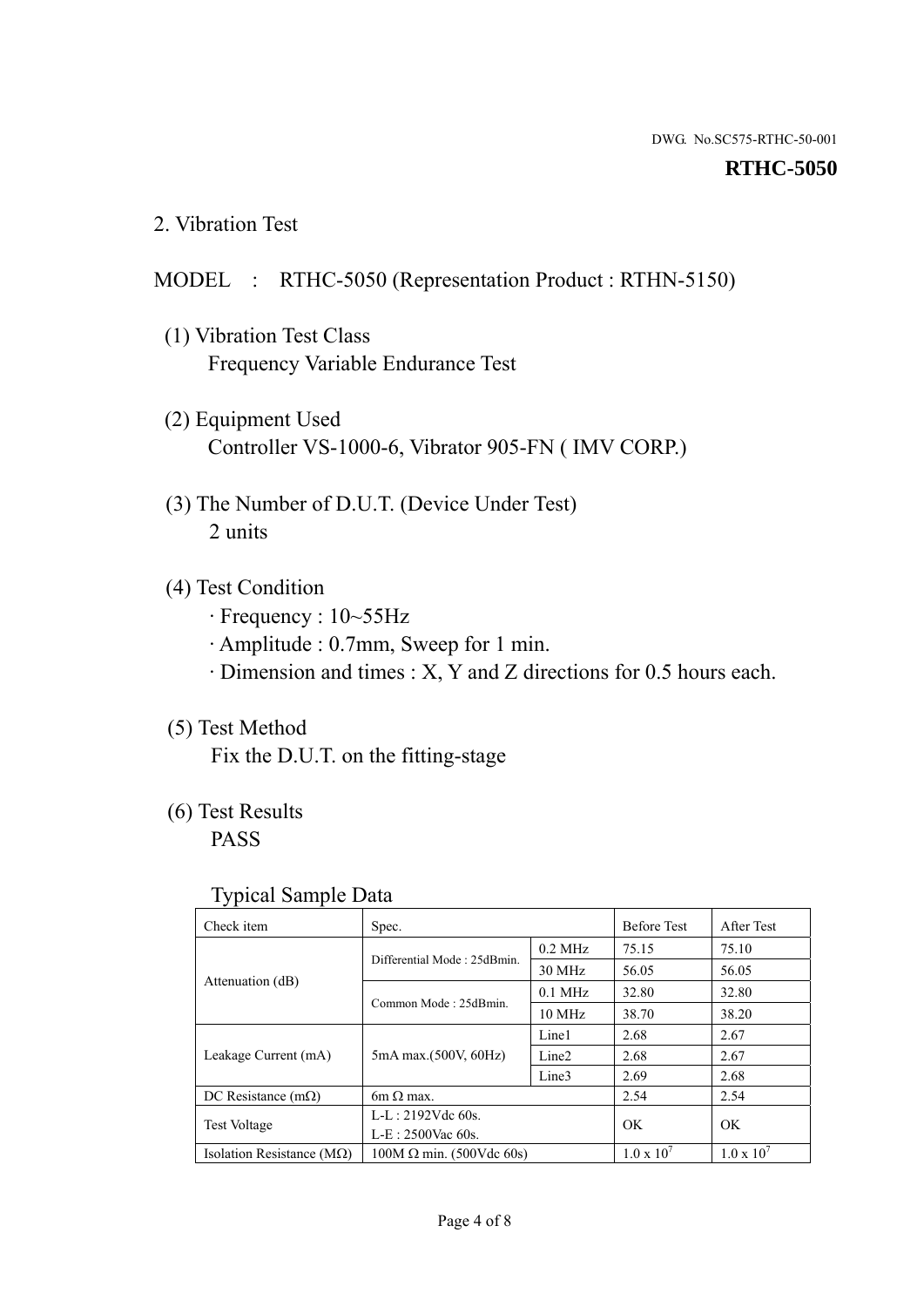1 cycle

30min.

3min.

30min.

3. Heat Cycle Test

## MODEL : RTHC-5050 (Representation Product : RTHN-5150)

- (1) Equipment Used TEMPERATURE CHAMBER TSA-71H-W (ESPEC CORP.)
- (2) The Number of D.U.T. (Device Under Test) 2 units
- (3) Test Conditions
	- · Ambient Temperature : -25~+85°C · Test Cycles : 100cycles
- (4) Test Method

 Before the test check if there is no abnormal characteristics and put the D.U.T. in the testing chamber. Then test it in the above cycles, After the test is completed leave it for 1 hour at room temperature and check it if there is no abnormal each characteristics.

+85°C

 $-25^{\circ}$ C

(5) Test Results

PASS

| <b>Typical Sample Data</b> |  |
|----------------------------|--|
|                            |  |

| Check item                         | Spec.                           |                   | <b>Before Test</b>  | After Test          |
|------------------------------------|---------------------------------|-------------------|---------------------|---------------------|
|                                    | Differential Mode: 25dBmin.     | $0.2$ MHz         | 68.95               | 73.65               |
|                                    |                                 | $30$ MHz          | 57.70               | 54.75               |
| Attenuation (dB)                   | Common Mode: 25dBmin.           | $0.1$ MHz         | 33.50               | 31.50               |
|                                    |                                 | $10$ MHz          | 40.25               | 40.40               |
| Leakage Current (mA)               | 5mA max.(500V, 60Hz)            | Line1             | 2.69                | 2.63                |
|                                    |                                 | Line <sub>2</sub> | 2.67                | 2.65                |
|                                    |                                 | Line3             | 2.67                | 2.65                |
| DC Resistance $(m\Omega)$          | 6m $\Omega$ max.                |                   | 2.47                | 2.44                |
| Test Voltage                       | $L-L: 2192Vdc$ 60s.             |                   | OK                  | OK                  |
|                                    | $L-E$ : 2500Vac 60s.            |                   |                     |                     |
| Isolation Resistance ( $M\Omega$ ) | $100M \Omega$ min. (500Vdc 60s) |                   | $1.0 \times 10^{7}$ | $1.0 \times 10^{7}$ |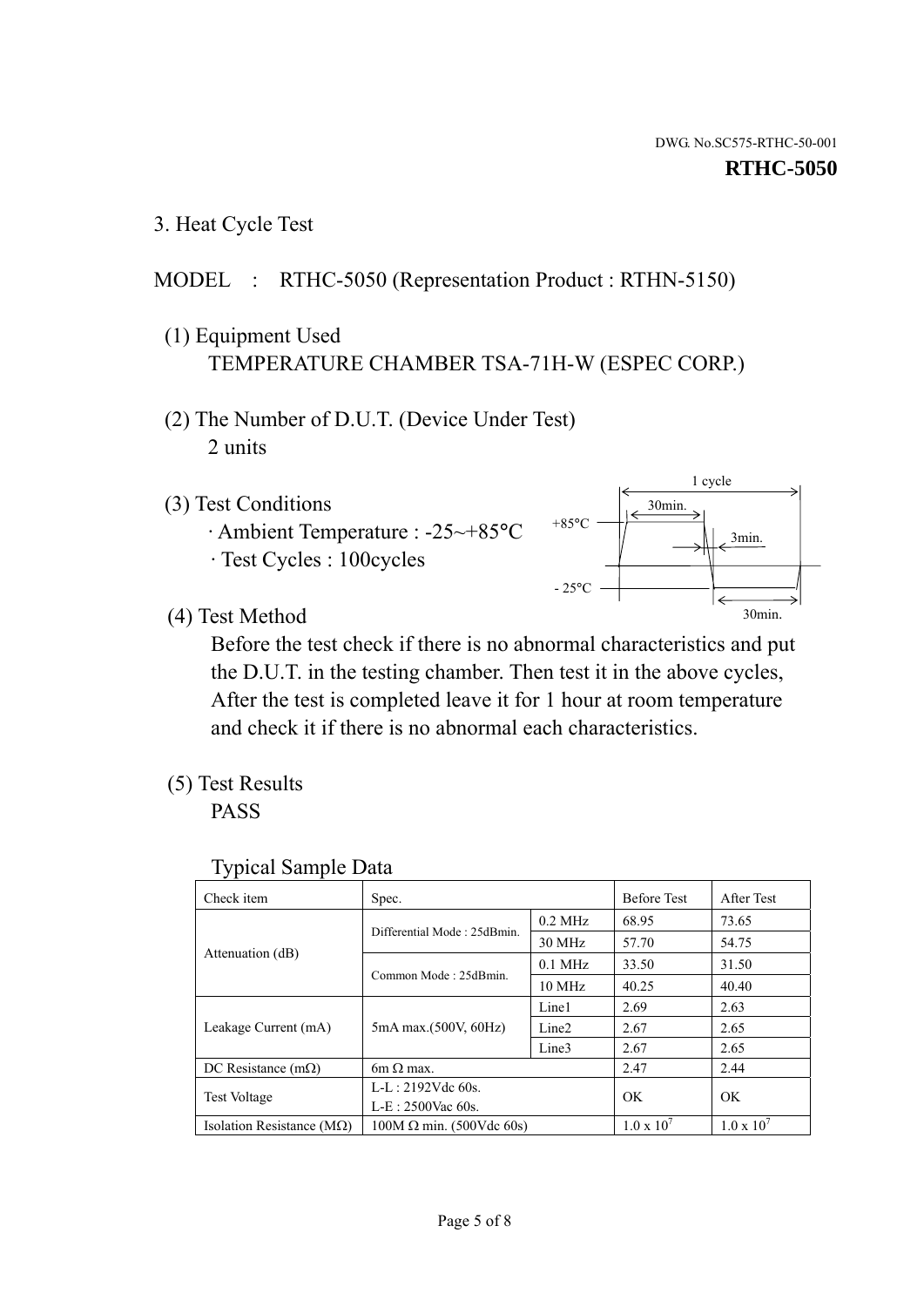4. Humidity Test

## MODEL : RTHC-5050 (Representation Product : RTHN-5150)

- (1) Equipment Used TEMP. & HUMID. CHAMBER PR-4KT (ESPEC CORP.)
- (2) The Number of D.U.T. (Device Under Test) 2 units

### (3) Test Conditions

- · Ambient Temperature : +40°C
- · Test Time : 500 hours
- · Ambient Humidity : 90~95% RH No Dewdrop

## (4) Test Method

 Before the test check if there is no abnormal characteristics and put the D.U.T. in the testing chamber. Then test it in the above conditions. After the test is completed leave it for 1 hour at room temperature and check it if there is no abnormal each characteristics.

## (5) Test Results

PASS

| ັ່<br>Check item                   | Spec.                       |                   | <b>Before Test</b>  | After Test          |
|------------------------------------|-----------------------------|-------------------|---------------------|---------------------|
|                                    | Differential Mode: 25dBmin. | $0.2$ MHz         | 71.45               | 74.75               |
|                                    |                             | 30 MHz            | 54.85               | 49.00               |
| Attenuation (dB)                   | Common Mode: 25dBmin.       | $0.1$ MHz         | 33.40               | 33.50               |
|                                    |                             | $10 \text{ MHz}$  | 39.15               | 39.90               |
| Leakage Current (mA)               | 5mA max.(500V, 60Hz)        | Line1             | 2.71                | 2.66                |
|                                    |                             | Line <sub>2</sub> | 2.70                | 2.66                |
|                                    |                             | Line3             | 2.69                | 2.66                |
| DC Resistance $(m\Omega)$          | $6m \Omega$ max.            |                   | 2.51                | 2.44                |
| Test Voltage                       | $L-L: 2192Vdc$ 60s.         |                   | OK                  | OK.                 |
|                                    | $L-E: 2500$ Vac 60s.        |                   |                     |                     |
| Isolation Resistance ( $M\Omega$ ) | $100M$ Ω min. (500Vdc 60s)  |                   | $1.0 \times 10^{7}$ | $1.0 \times 10^{7}$ |

#### Typical Sample Data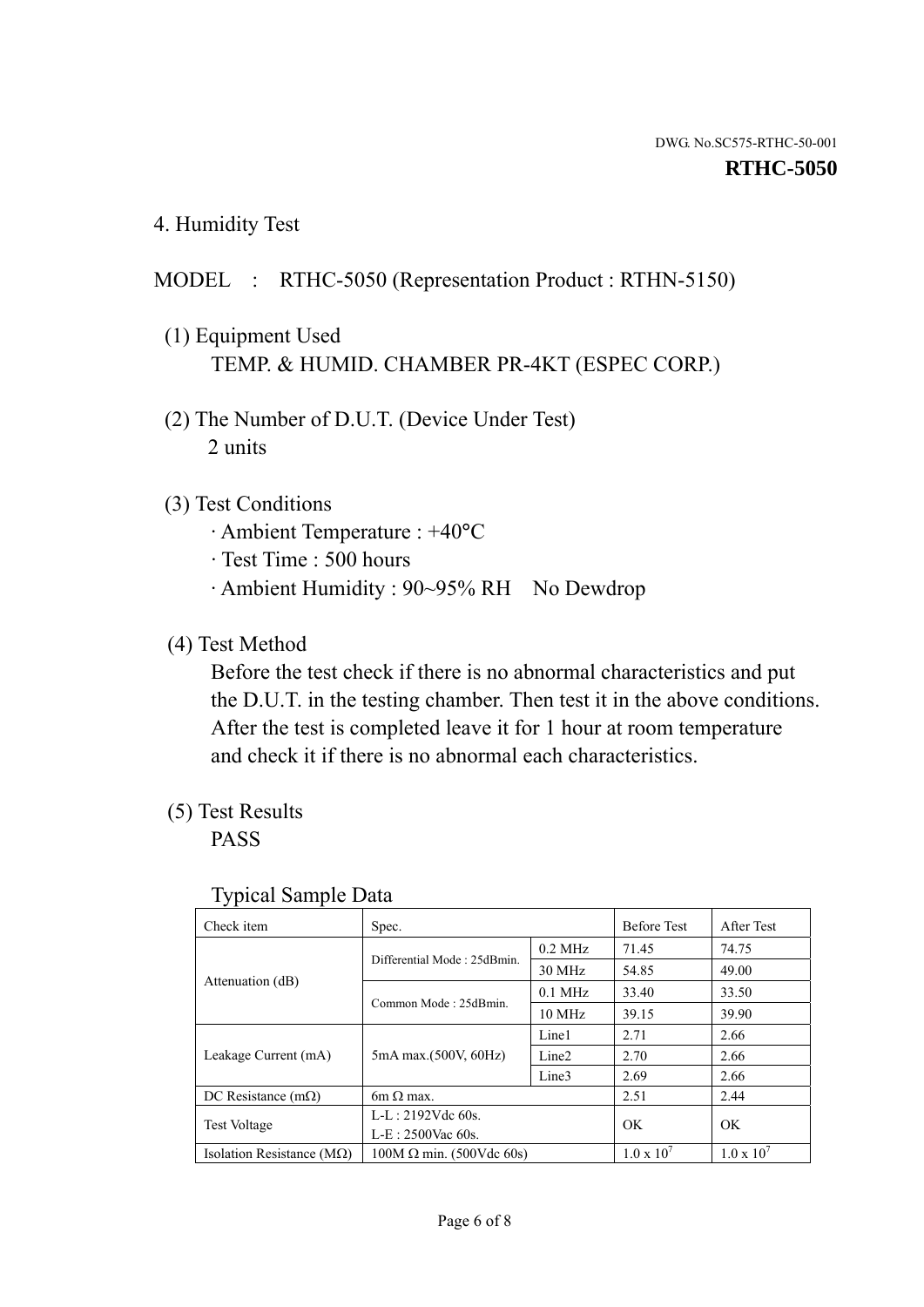5. High Temperature Resistance Test

## MODEL : RTHC-5050 (Representation Product : RTHN-5300)

- (1) Equipment Used TEMPERATURE CHAMBER PHH-300 ( ESPEC CORP.)
- (2) The Number of D.U.T. (Device Under Test) 2 units
- (3) Test Conditions
	- · Ambient Temperature : +50°C
	- · Test Time : 500 hours
	- · Operating : DC 300A
- (4) Test Method

 Before the test check if there is no abnormal characteristics and put the D.U.T. in the testing chamber. Then test it in the above conditions. After the test is completed leave it for 1 hour at room temperature and check it if there is no abnormal each characteristics.

(5) Test Results

PASS

| Check item                         | Spec.                           |                   | <b>Before Test</b>  | After Test          |
|------------------------------------|---------------------------------|-------------------|---------------------|---------------------|
|                                    | Differential Mode: 25dBmin.     | $0.2$ MHz         | 75.80               | 78.15               |
|                                    |                                 | 30 MHz            | 34.25               | 38.60               |
| Attenuation (dB)                   |                                 | $0.5$ MHz         | 34.15               | 34.40               |
|                                    | Common Mode: 25dBmin.           | 6 MHz             | 38.60               | 29.55               |
| Leakage Current (mA)               | 5mA max.(500V, 60Hz)            | Line1             | 2.72                | 2.65                |
|                                    |                                 | Line <sub>2</sub> | 2.72                | 2.66                |
|                                    |                                 | Line3             | 2.72                | 2.66                |
| DC Resistance $(m\Omega)$          | $2m \Omega$ max.                |                   | 1.02                | 0.99                |
| <b>Test Voltage</b>                | $L-L: 2192Vdc$ 60s.             |                   | OK.<br>OK           |                     |
|                                    | $L-E: 2500$ Vac 60s.            |                   |                     |                     |
| Isolation Resistance ( $M\Omega$ ) | $100M \Omega$ min. (500Vdc 60s) |                   | $1.0 \times 10^{7}$ | $1.0 \times 10^{7}$ |

#### Typical Sample Data